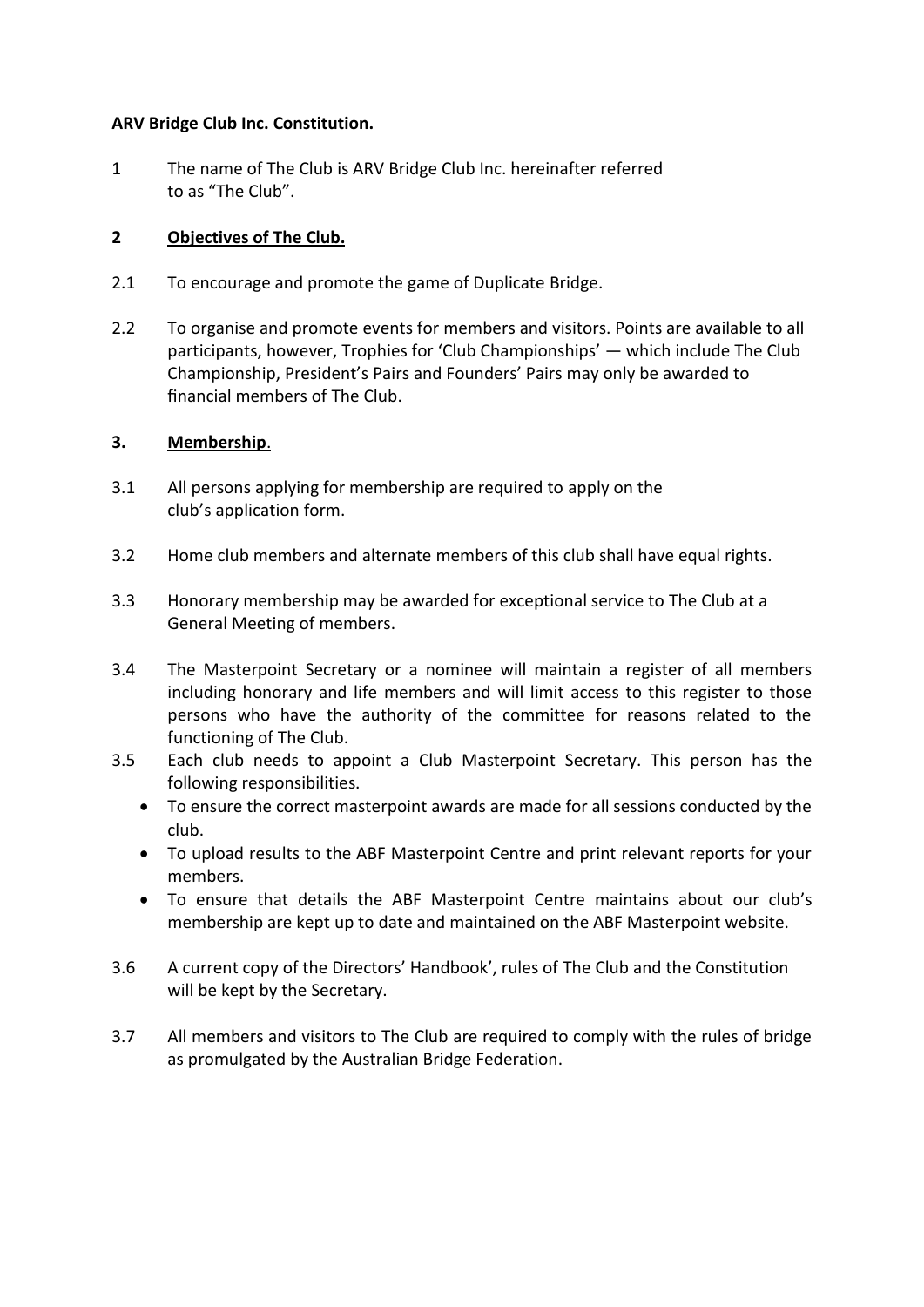- 3.8 In the event of disruptive behaviour the offending person shall be spoken to by the 'Director' of the bridge session or by a member of the committee in the first instance. in the event of refusal to comply with their requests the person shall be reported to the committee and spoken to by the President. In the event of a further instance of disruptive behaviour the person shall be called before the committee. The person will be heard and if considered guilty, may be informed that in the event of a further instance of disruption of The Club's activities, the person will have his membership cancelled and be banned from The Clubs activities.
- 3.9 In the event that the offending person refuses to accept the decision of the committee the procedure as set out in section 11 and l2 of the Model Constitution of the NSW Department of Fair Trading shall be followed. (Model constitution 2009. (Following in italics) \*

## *\* II. Disciplining of members*

*(I) A complaint may be made to the committee by any person That is a member of the association:*

> *(a) has refused or neglected to comply with a provision or provisions of this constitution, or*

*(b) has wilfully acted in a manner prejudicial to the interests of the association.*

- *(2) The committee may refuse to deal with a complaint if it considers the complaint to be trivial or vexatious in nature.*
- *(3) If the committee decides to deal with the complaint, the committee:*

*(a) must cause notice of the complaint to be served on the member concerned, and*

*(b) must give the member at least I4 days from the time the notice is served within which to make submissions to the committee in connection with the complaint, and*

*(c) must take into consideration any submissions made by the member in connection with the complaint.*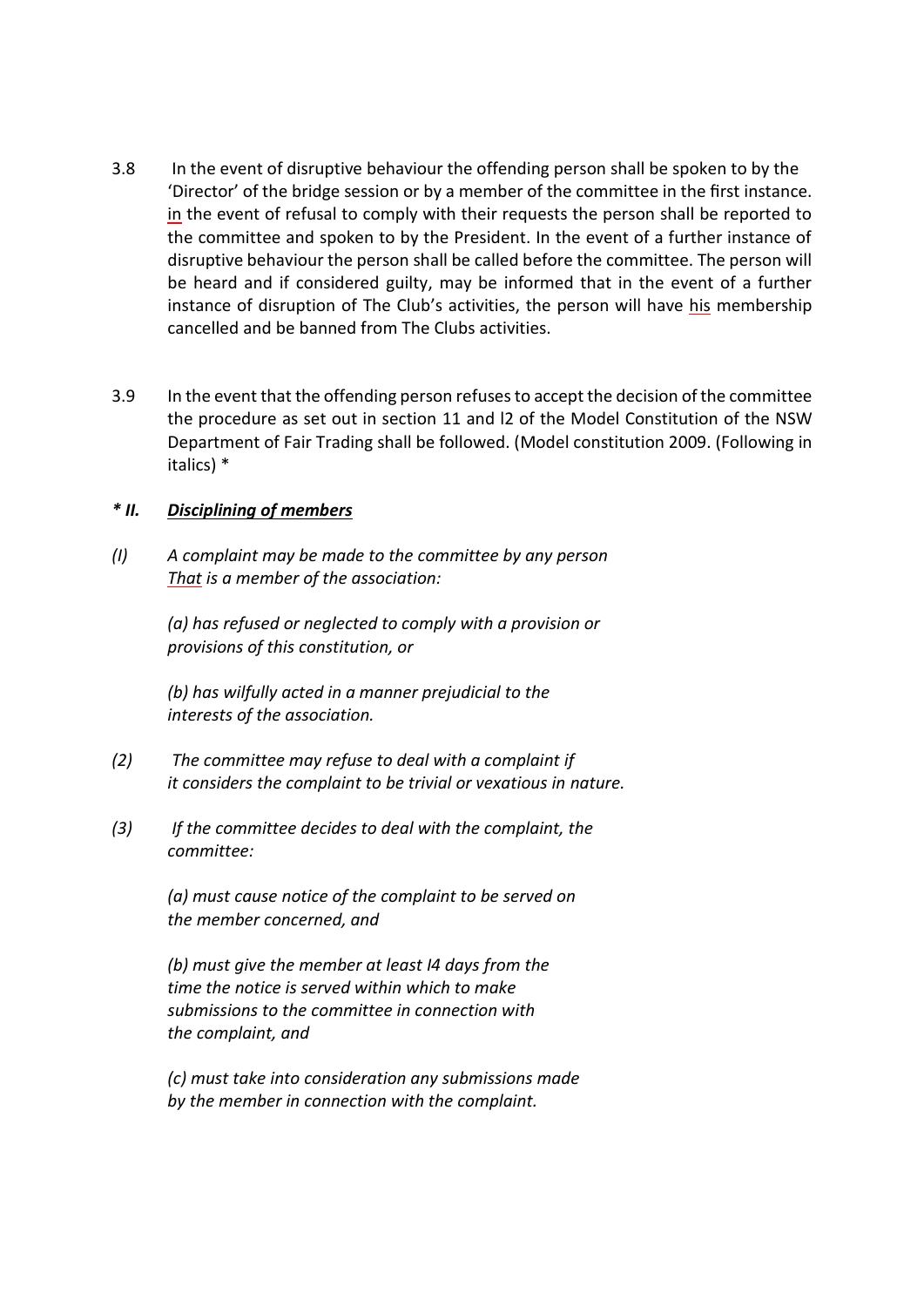- *(4) The committee may, by resolution, expel the member from the association or suspend the member from membership of the association If, after considering the complaint and any submissions made in connection with the complaint, it is satisfied that the facts alleged in the complaint have been proved and the expulsion or suspension is warranted in the circumstances.*
- *(5) If the committee expels or suspends a member, the Secretary must, within 7 days after the action is taken, cause written notice to be given to the member of the action taken, of the reasons given by the committee for having taken that action and of the member 's right of appeal under clause I2,*
- *(6) The expulsion or suspension does not take effect:*

*(a) until the expiration of the period within which the member is entitled to appeal against the resolution concerned, or*

*(b) Within that period the member exercises the right Of appeal, unless and until the association confirms the resolution under clause 12, whichever is the latter.*

### *\*12. Right of appeal of disciplined member*

- *(1) A member may appeal to the association in general meeting against a resolution of the committee under clause 11, within 7 days after notice of the resolution is served on the member, by lodging with the Secretary a notice to that effect.*
- *(2) The notice may, but need not, be accompanied by a statement of the grounds on which the member intends to rely for the purposes of the appeal.*
- *(3) On receipt of a notice from a member under subclause (I), the Secretary must notify the committee which is to convene a general meeting of the association to be held. within 28 days after the date on which the Secretary received the notice.*
- *(4) At a general meeting of the association convened under subclause (3):*
- *(a) no business other than the question of the appeal is to be transacted, and*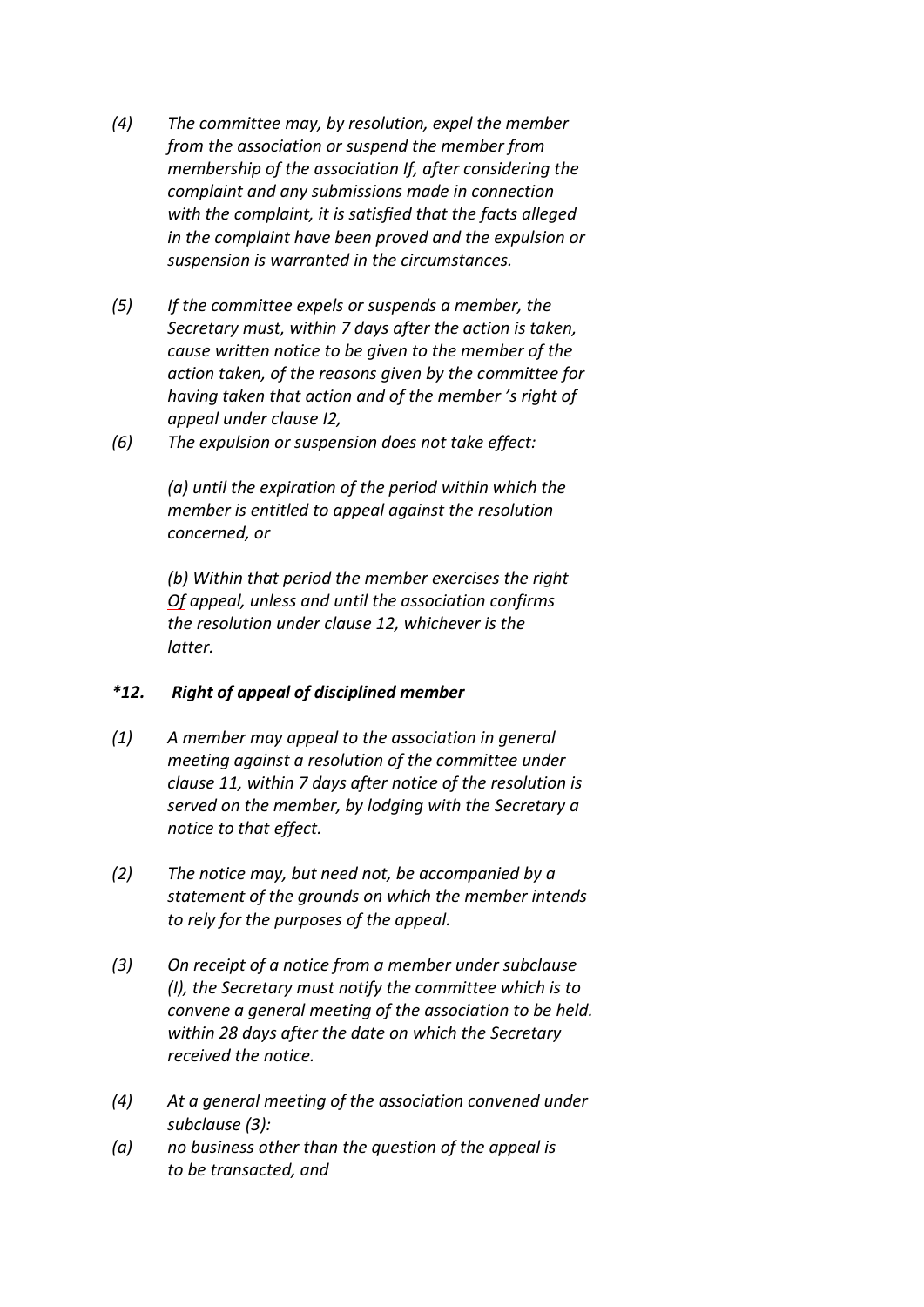- *(b) the committee and the member must be given the opportunity to state their respective cases orally or in writing, or both, and*
- *(c) the members present are to vote by secret ballot on the question of whether the resolution should be confirmed or revoked.*
- *(d) The appeal is to be determined by a simple majority of votes cast by members of the association.*

# **4. Fees and Subscriptions**.

*.*

- 4.1 Membership years will be calendar years.
- 4.2 Joining fees for new members will be determined by the Committee.
- 4.3 Annual subscriptions for members are determined by the committee and shall be paid annually in advance or on joining.
- 4.4 Members who join after 30 June will pay the joining fee and half the annual fee.

### **5. Venues & Facilities**

5.1 The Club will endeavour to find reasonably priced venues within the local area.

### **6. Committee.**

- 6.1 The management of the affairs of The Club shall be vested in the Committee. The Committee shall consist of up to seven members. There will be four office bearers, The President, Vice-President, Treasurer and Secretary and up to three committee members.
- 6.2 Office bearers cannot hold an office for more than three years but may immediately hold a different office on the committee. However, after one further year has elapsed, the person may stand again for any office previously held.
- 6.3 In the case of the resignation of a member of the committee, the casual vacancy may be filled at the discretion of the committee. The part year served as an office bearer will not count toward the three years of consecutive duty in that office.
- 6.4 Any committee member can be dismissed from their position by a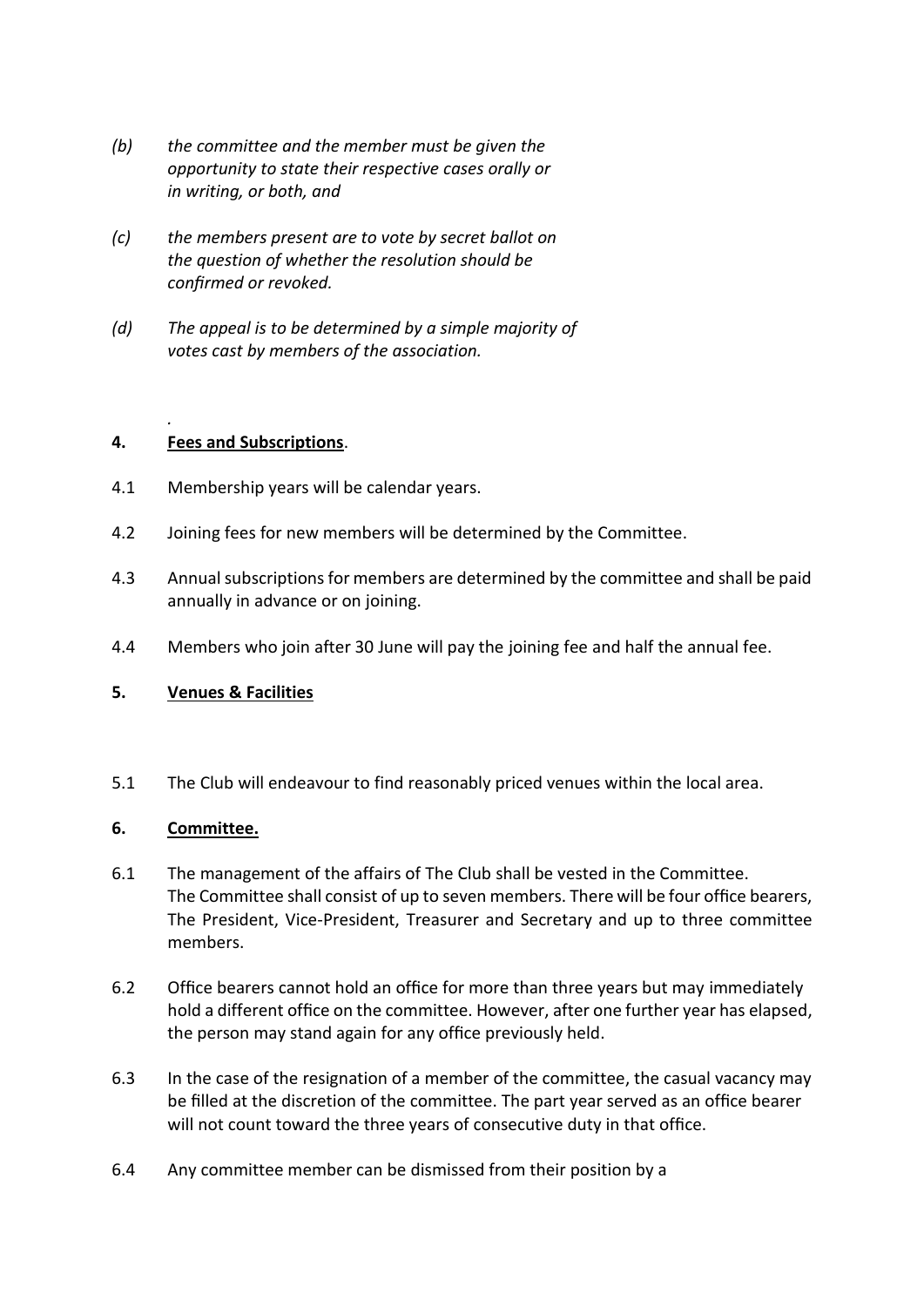formal vote of No Confidence of 2/3rds of members present, at a Special General Meeting. Voting will be by secret ballot.

# **7. Nominations for the committee**.

- 7.1 Nominations for election to the committee are to be proposed and seconded in writing on the form provided by The Club with the consent of the nominated member, to the Secretary no later than seven days before the date fixed for the Annual General Meeting of The Club. Nominations will be posted on our website as received and emailed to members prior to the election.
- 7.2 However if insufficient nominations are received before the Annual General Meeting, nominations may be requested from the floor.

# **8, Sub-committees**.

- 8.1 Sub-committees may be formed by the committee from time to time for specified tasks. They will report to the committee at agreed times.
- 8.2 The President has the right to be an ex-officio member at all sub-committee meetings.

# **9 Conduct at Meetings.**

- 9.1 The President or Vice-President will chair all meetings and may chair sub-committee meetings.
- 9.2 The presiding officer at the AGM shall be the retiring President.
- 9.3 A quorum for all meetings of the committee and sub-committee will be a simple majority of the membership of the committee.
- 9.4 A quorum for all general meetings, Annual General Meetings, or Special General Meetings is 15% of the current membership.
- 9.5 Only paid up financial members and Honorary Members may vote at any General or Special Meetings of the ARV Bridge Club.
- 9.6 Proxy votes are permitted at the AGM, Special General Meetings and General Meetings. One proxy only to be held by any member attending and handed to the scrutineer(s).
- 9.7 At all general meetings a simple majority is sufficient to pass a motion.
- 9.8 At a Special General meeting, a majority of two/thirds (60%) of votes cast is required to pass a motion.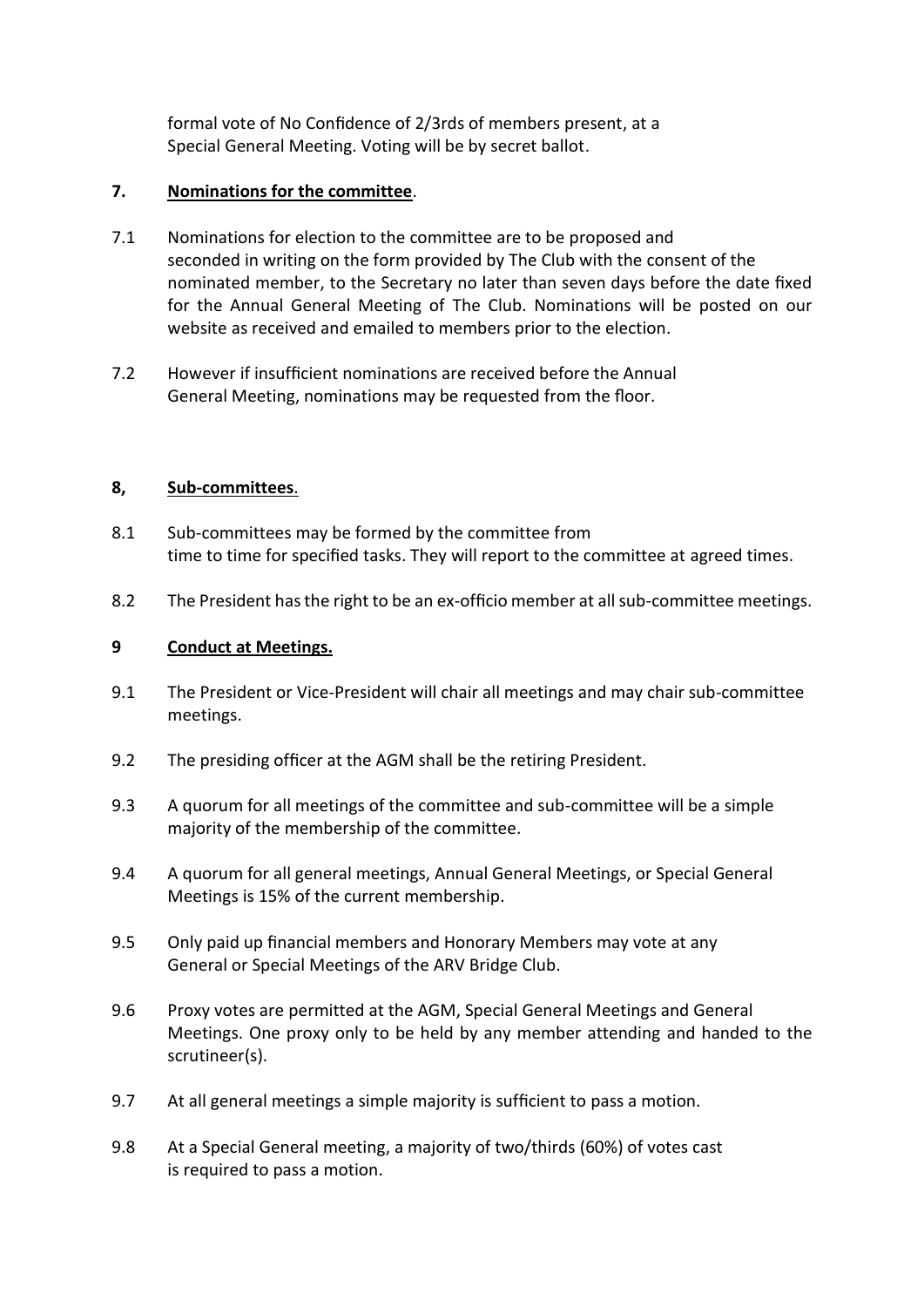- 9.9 At all meetings the Chairman has a deliberative and a second casting vote.
- 9.10 The Secretary of the association must, as soon as practicable after being appointed, lodge notice with the association of his/her address.
- 9.11 It is the duty of the Secretary to keep minutes of:
- [I] all appointments of office-bearers and members of the Committee.
- [ii] names of members of the committee present at a committee meeting or a general meeting.
- (iii] all proceedings at committee meetings and general meetings.
- 9.12 Minutes of proceedings at a meeting must be signed by the chairperson of the meeting, or by the chairperson of the next succeeding meeting.
- 9.13 It is the duty of the Secretary, if no such person holds that office, to be the public officer of the association.
- 9.14 The Public Officer must comply with the requirements of the Office of Fair trading

### **10. Annual General Meeting.**

- 10.1 The AGM will be held not later than the third Friday in September of each year.
- 10.2 At least twenty-one days' notice shall be given by mail or email to all members and a notice shall be posted on The Club's web site.
- 10.3 The business of the AGM will comprise:
	- 1. Welcome by the President.

.

- 2. Taking and recording of apologies
- 3. Reading of the minutes of the last AGM.
- 4. Presentation of the Presidents Report
- 5. Presentation of the Treasurers report.
- 6. The appointment of an auditor.
- 7. The committee retires.
- 8. Retired President calls for Election of the office bearers and committee.
- 10. Introduction of the new committee.
- 11. Elected President assumes control of meeting
- 12. Any other business.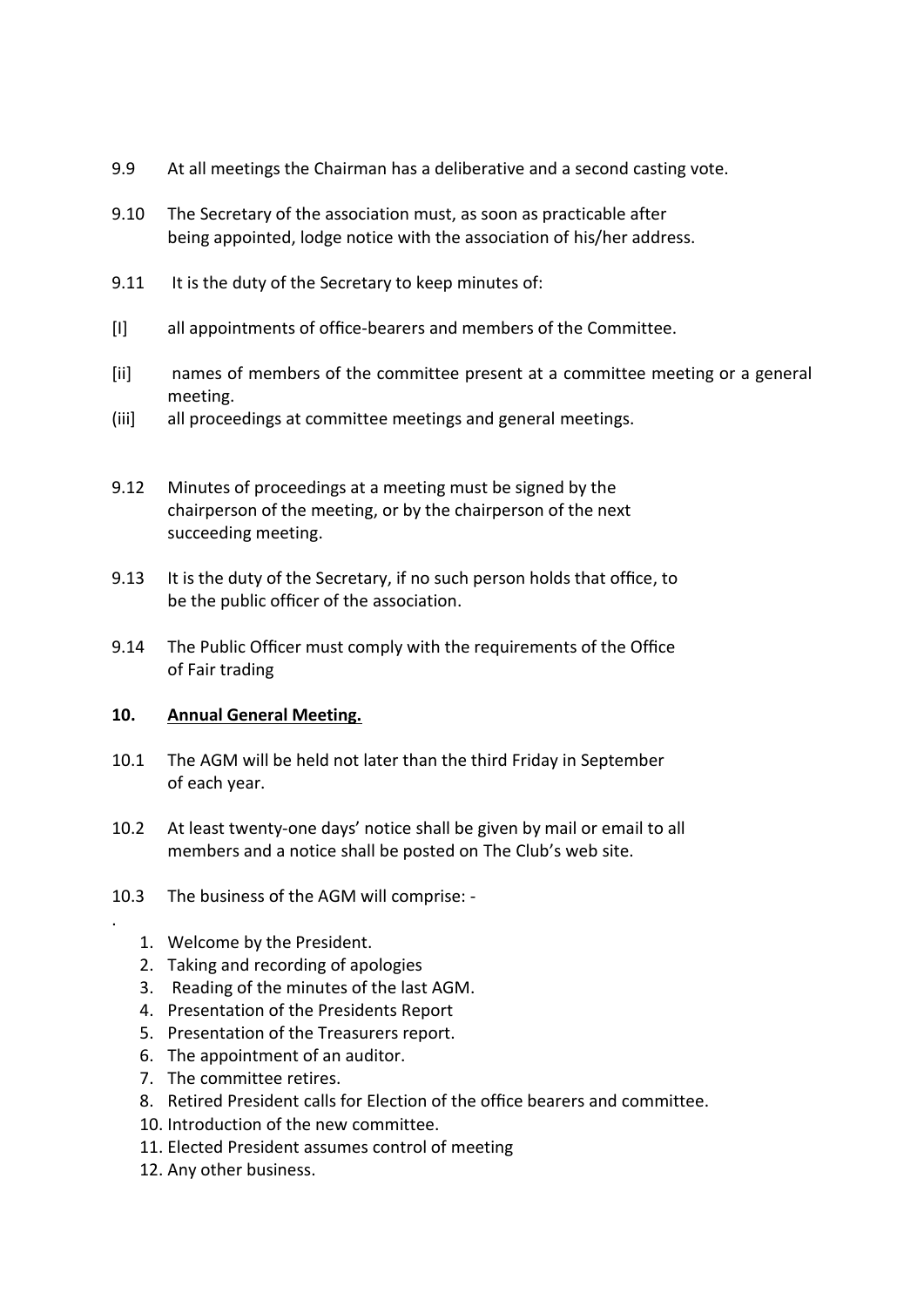# **11. General Meetings**.

11.1 General meetings may be called by the committee at any time, provided that fourteen days notice is given on the web site, and emailed, together with details of the business proposed.

# **12. Special General Meetings**.

- 12.1 A Special General Meeting may be called by the committee and *must* be called by the committee at the written request of at least ten members.
- 12.2 Twenty-one days notice is to be given on The Club web site and email. A clear statement of the purpose of the meeting must be displayed.

## **13. Finances**.

- 13.1 The financial year of The Club shall be from July 1 until June 30.
- 13.2 A motion for any item of expenditure of \$3,000 or more is to be passed by members at a General Meeting. In an emergency the Committee may exceed this figure provided a General Meeting is called within one month for members to ratify this expenditure.
- 13.3 All monies received by The Club shall be banked promptly in an approved bank account in the name of The Club. All cheques drawn on the account must be signed jointly by two designated office bearers.
- 13.4 Funds surplus to The Club's immediate requirements are to be transferred to an approved interest-bearing deposit or government backed bonds to obtain maximum return.
- 13.5 The treasurer is to maintain a set of accounts and of documents as required by the auditor for his inspection at the end of each financial year.
- 13.6 The income and property of The Club however derived shall be applied towards the promotion of the objectives of The Club and no portion thereof shall be transferred directly or indirectly by way of profit to any member of The Club.
- 13.7 Nothing herein shall prevent the payment in good faith of remuneration to any person in return for any services rendered to The Club, or for charitable purposes, as approved by the committee.

### **14. Alterations to the Constitution.**

14.1 This constitution may be added to, repealed, or amended at a Special General